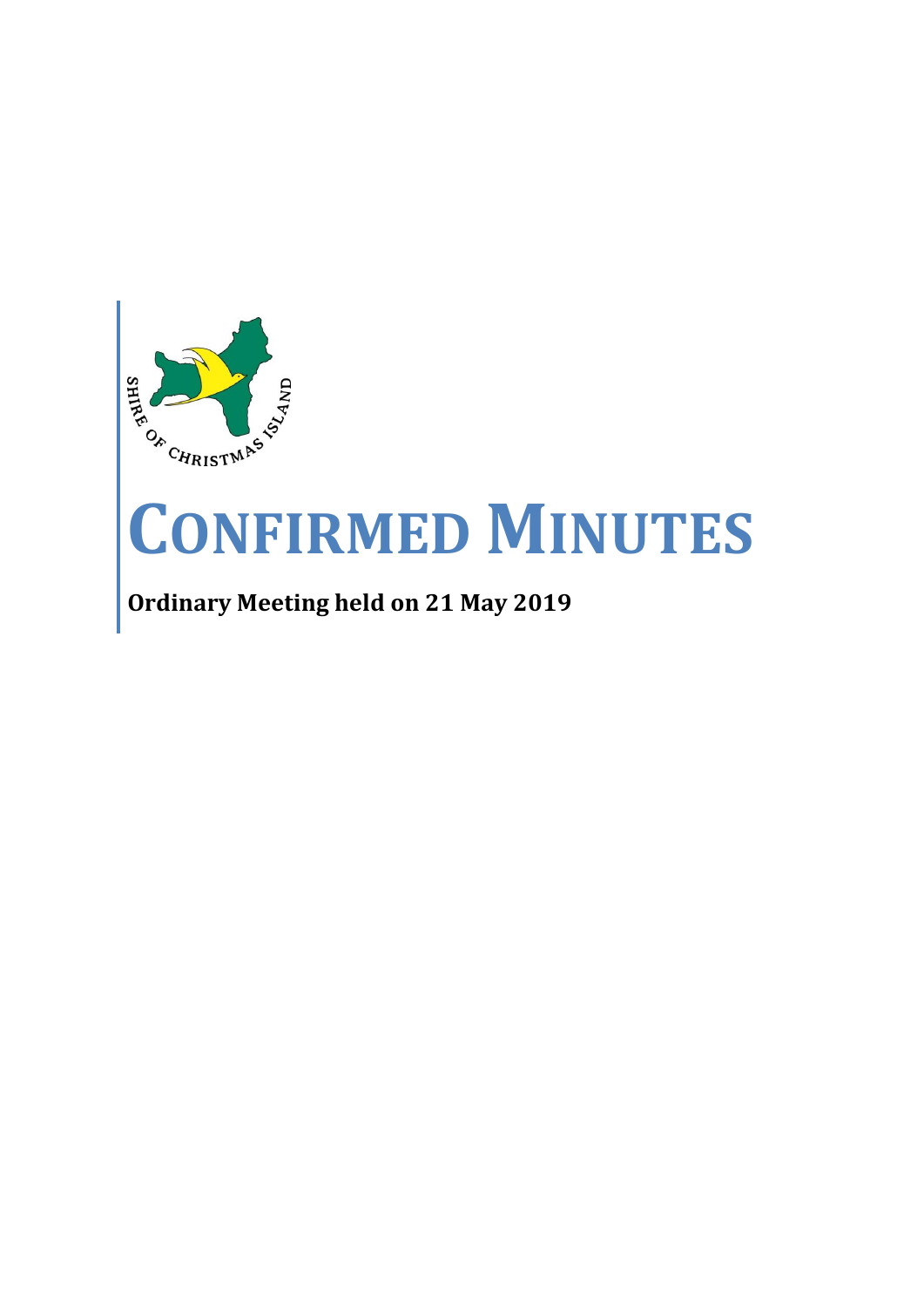

#### **Minutes of the Ordinary meeting of the Shire of Christmas Island Council held at the George Fam Chambers at 7.00pm on Tuesday 21 May 2019**

#### **TABLE OF CONTENTS**

| <b>Agenda</b><br>No. | <b>Item</b>                                                                                                                                                                                                                                  |                |  |
|----------------------|----------------------------------------------------------------------------------------------------------------------------------------------------------------------------------------------------------------------------------------------|----------------|--|
| 1                    | <b>DECLARATION OF OPENING/ANNOUNCEMENT OF VISITORS</b>                                                                                                                                                                                       |                |  |
|                      | SHIRE PRESIDENT DECLARED THE MEETING OPEN AT 7.00PM<br>1.1                                                                                                                                                                                   |                |  |
|                      | RECORD OF ATTENDANCES/APOLOGIES/LEAVE OF ABSENCE GRANTED/DECLARATION OF<br><b>FINANCIAL/PROXIMITY &amp; IMPARTIALITY INTERESTS</b>                                                                                                           |                |  |
| $\overline{2}$       | 2.1<br><b>RECORD OF ATTENDANCE</b>                                                                                                                                                                                                           | 1              |  |
|                      | 2.2<br><b>LEAVE OF ABSENCE</b>                                                                                                                                                                                                               |                |  |
|                      | 2.3<br>APOLOGY                                                                                                                                                                                                                               |                |  |
|                      | 2.4<br>DECLARATION OF FINANCIAL/IMPARTIALITY/PROXIMITY INTEREST                                                                                                                                                                              |                |  |
| 3                    | <b>RESPONSE TO PREVIOUS PUBLIC QUESTION TAKEN ON NOTICE</b>                                                                                                                                                                                  | $\mathbf{1}$   |  |
| 4                    | <b>PUBLIC QUESTION TIME</b>                                                                                                                                                                                                                  |                |  |
|                      | <b>APPLICATION FOR LEAVE OF ABSENCE</b>                                                                                                                                                                                                      |                |  |
| 5                    | 5.1<br>LEAVE OF ABSENCE - CR PAL                                                                                                                                                                                                             | $\overline{2}$ |  |
| 6                    | PETITIONS/DEPUTATIONS/PRESENTATIONS                                                                                                                                                                                                          | $\overline{2}$ |  |
| 7                    | CONFIRMATION OF MINUTES OF PREVIOUS MEETING(S)/BUSINESS ARISING FROM<br><b>PREVIOUS MEETINGS</b><br>7.1<br>MINUTES OF ORDINARY COUNCIL MEETING HELD ON 23 APRIL 2019<br>7.2<br><b>BUSINESS ARISING FROM THE MINUTES OF PREVIOUS MEETINGS</b> | $\overline{2}$ |  |
| 8                    | ANNOUNCEMENTS BY THE PRESIDING MEMBER WITHOUT DISCUSSION                                                                                                                                                                                     |                |  |
| 9                    | <b>COMMITTEE REPORTS</b>                                                                                                                                                                                                                     |                |  |
| 10                   | <b>OFFICER REPORTS</b>                                                                                                                                                                                                                       |                |  |
| 10.1                 | <b>CHIEF EXECUTIVE OFFICER</b>                                                                                                                                                                                                               |                |  |
|                      | 10.1.1 REVISED ORGANISATIONAL CHART AND CONSEQUENTIAL ACTIONS                                                                                                                                                                                |                |  |
|                      | 10.1.2 WALGA LOCAL GOVERNMENT CONFERENCE 2019                                                                                                                                                                                                | $2 - 3$        |  |
|                      | 10.1.3 PROPOSED SHIRE OF CHRISTMAS ISLAND - UCIW ENTERPRISE AGREEMENT<br>2018-2020                                                                                                                                                           |                |  |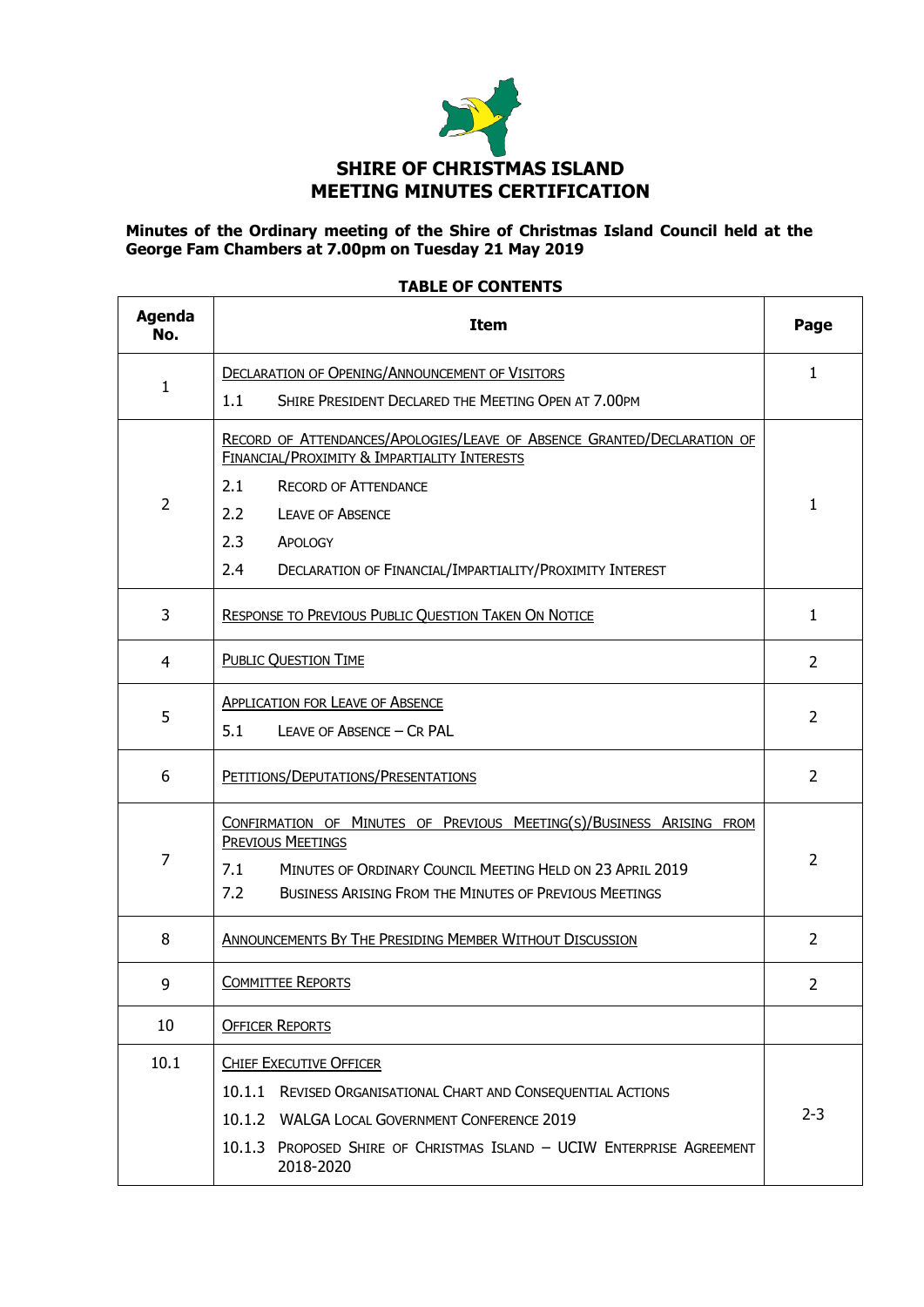| 10.2 | <b>MANAGER FINANCE AND IT</b><br>10.2.1 SCHEDULE OF ACCOUNTS - APRIL 2019<br>10.2.2 FINANCIAL STATEMENTS - APRIL 2019                                                   | 3              |
|------|-------------------------------------------------------------------------------------------------------------------------------------------------------------------------|----------------|
| 10.3 | <b>MANAGER COMMUNITY SERVICES</b><br>10.3.1 CELEBRATING 21 <sup>ST</sup> ANNIVERSARY SENIORS WEEK                                                                       | $\overline{4}$ |
| 10.4 | <b>MANAGER WORK, SERVICES &amp; WASTE</b>                                                                                                                               | 4              |
| 10.5 | <b>MANAGER RECREATIONAL SERVICES</b>                                                                                                                                    | 4              |
| 10.6 | <b>MANAGER GOVERNANCE, RESEARCH, POLICY AND GRANTS</b><br>10.6.1 EXTRA DIVERS SHORT TERM ACCOMMODATION PROPOSAL<br>10.6.2 REUNION TOURISM PILOT<br>10.6.3 IOTRDO UPDATE | 4              |
| 11   | ELECTED MEMBERS MOTIONS OF WHICH PREVIOUS NOTICE HAS BEEN GIVEN                                                                                                         | 4              |
| 12   | NEW BUSINESS OF AN URGENT NATURE INTRODUCED BY DECISION OF THE MEETING                                                                                                  | 4              |
| 13   | <b>BEHIND CLOSED DOORS</b>                                                                                                                                              | 4              |
| 14   | <b>CLOSURE OF MEETING</b><br>THE SHIRE PRESIDENT CLOSED THE MEETING AT 8.47PM                                                                                           | 4              |
| 15   | DATE OF NEXT MEETING: 11 JUNE 2019                                                                                                                                      | 4              |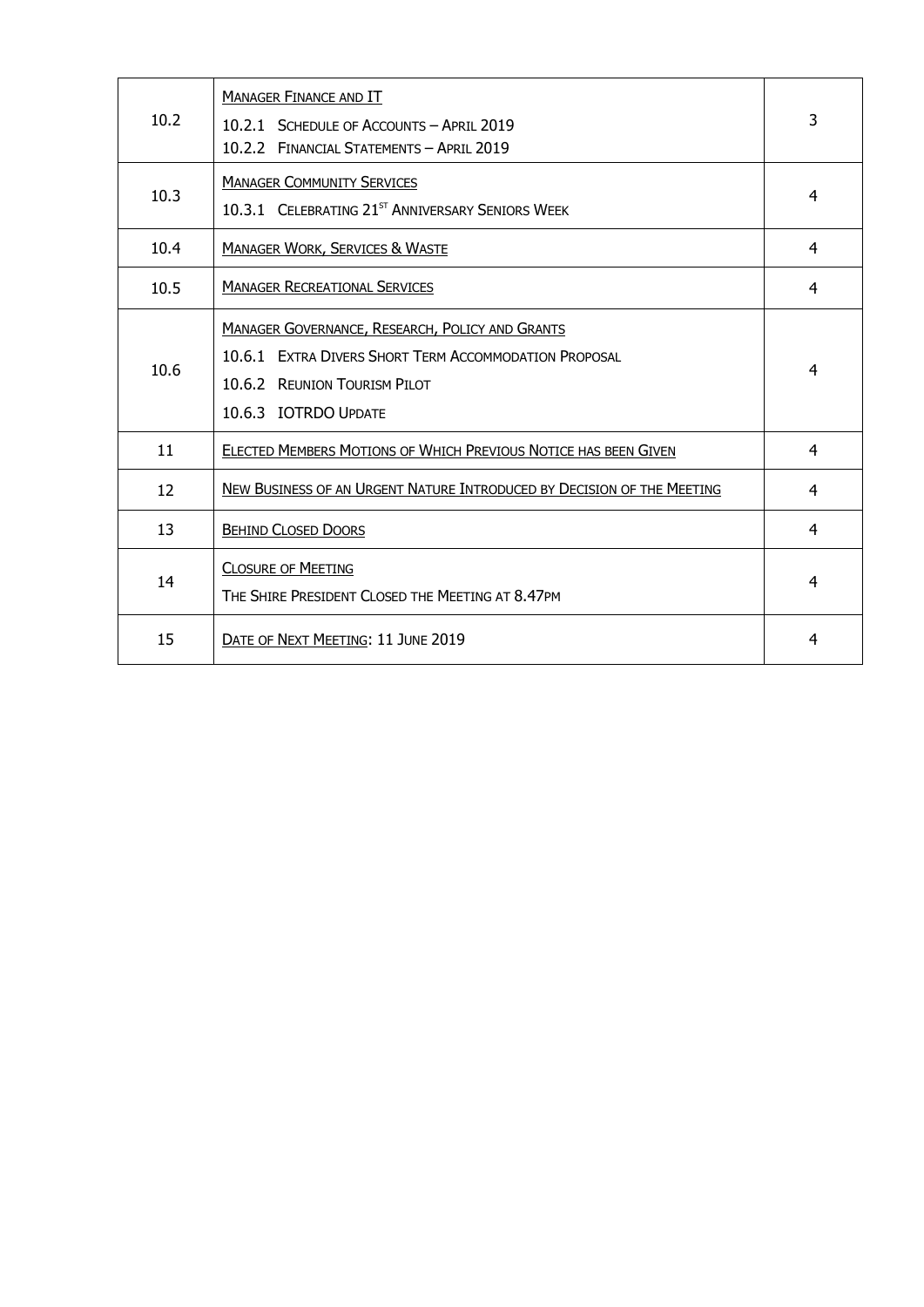

#### **CONFIRMED MINUTES**

**Ordinary Meeting of the Shire of Christmas Island held at the George Fam Chambers at 7.00pm on Tuesday 21 May 2019**

#### **1 DECLARATION OF OPENING/ANNOUNCEMENT OF VISITORS**

The Shire President declared the meeting open at 7.00pm.

The Shire President advised Council that there will be a one minute silence for the Late Bob Hawke, a former Prime Minster that passed away 2 days before the elections.

The Council rose for a one minute silence for the Late Bob Hawke.

#### **2 RECORD OF ATTENDANCE/APOLOGIES/LEAVE OF ABSENCE/ DECLARATIONS OF FINANCIAL INTEREST**

2.1 **Record of Attendance**

Councillors Cr Rosnah **PAL**

Shire President Cr Gordon **THOMSON** Deputy President Cr Kee Heng **FOO** Cr Azmi **YON** Cr Nora **KOH** Cr Kelvin **LEE** Cr Philip **WOO** Cr Vincent **SAW** Cr Hafiz **MASLI** (8.20pm)

Chief Executive Officer **David PRICE** Manager Governance, Research, Policy & Grants Chris SU Manager Recreation Services & Training Officer **CHANGS** Acting Manager Finance & Admin Rostyna **OH** 

Minute Taker **Shikin HASINUDIN** 

#### 2.2 **Leave of Absence**

#### 2.3 **Apologies**

#### 2.4 **Declarations of Financial/Impartiality/Proximity Interest**

- 2.4.1 Declaration of Impartiality Interest Item 10.1.3 Proposed Shire of Christmas Island Union of Christmas Island Work (UCIW) Enterprise Agreement 2018-2020:
	- The Shire President declared an interest on the basis that he is the general secretary of UCIW
	- Cr FOO declared an interest on the basis that he is the President of UCIW
	- Cr KOH declared an interest on the basis that she is an executive member of UCIW
	- Cr SAW declared an interest on the basis that he is an executive member of UCIW
	- Cr LEE declared an interest on the basis that he is an executive member of UCIW
	- Cr MASLI declared an interest on the basis that he is an executive member of UCIW

#### **3 RESPONSE TO PREVIOUS PUBLIC QUESTIONS TAKEN ON NOTICE**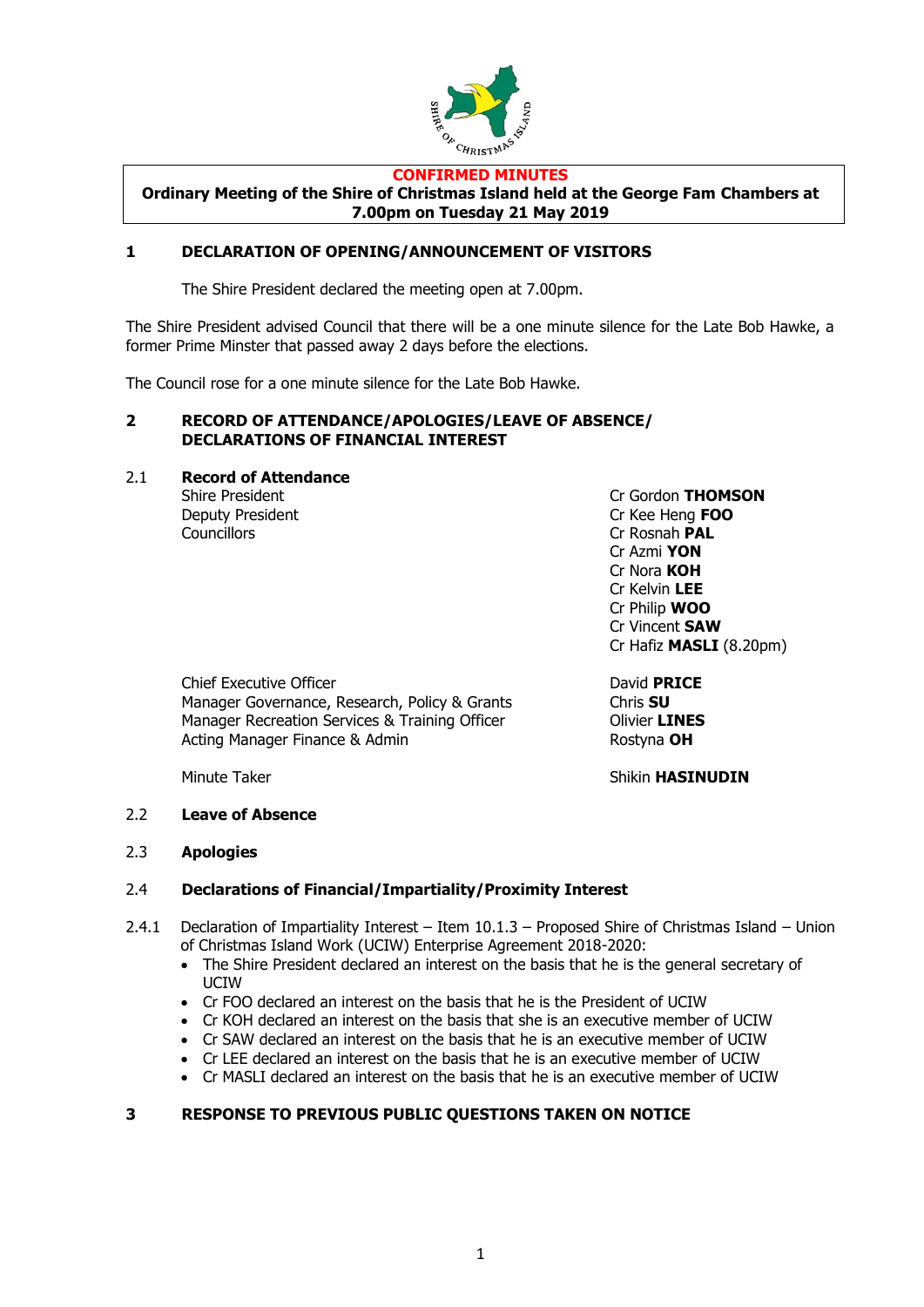#### **4 PUBLIC QUESTION TIME**

4.1 Cr FOO – Parking bays along Poon Saan Road at Poon Saan Club and Lucky Ho Cr FOO asked whether parking bays can be painted along Poon Saan Road at Poon Saan Club and Lucky Ho as people have been taking up more parking space than they should.

The Shire President replied that this matter will be taken on notice.

4.2 Cr PAL – Abandoned oil drums on the between the Pharmacy and Cocos Padang on Gaze Road Cr PAL advised Council that there are a few abandoned oil drums between the Pharmacy and Cocos Padang and wondered if the Council or owner could have it removed.

The Shire President replied that if it's on a private property, Council can't do anything apart from contacting the owner of the lot. Council will take note of this matter.

#### **5 APPLICATIONS FOR LEAVE OF ABSENCE**

5.1 Leave of Absence – Cr PAL

## **Council Resolution**

**Moved: Cr KOH Seconded: Cr WOO Res. No: 27/19**

That the leave of absence application submitted by Cr PAL (4/7/19 to 27/7/19) be approved.

**Carried: 8/0**

#### **6 PETITIONS/DEPUTATIONS/PRESENTATIONS**

6.1 Helene Bartleson made a presentation to Council on the Heritage Cemeteries Management Plan and advised that it has been 10 years from when the plan started. She also informed Council that the current Muslim and Chinese cemetery are closed and the community to decide where the next lot of cemeteries will start.

#### **Cr MASLI entered the Chamber at 7.20pm**

#### **7 CONFIRMATION OF MINUTES OF PREVIOUS MEETINGS/BUSINESS ARISING FROM THE MINUTES OF PREVIOUS MEETINGS**

#### **7.1 Minutes of Ordinary Council Meeting held on 23 April 2019**

Members considered the unconfirmed minutes.

| <b>Council Resolution</b>                                                        |     |                         |                       |  |
|----------------------------------------------------------------------------------|-----|-------------------------|-----------------------|--|
| <b>Moved: Cr SAW</b>                                                             |     | <b>Seconded: Cr WOO</b> | <b>Res. No: 28/19</b> |  |
| That Council adopt the unconfirmed minutes of the 23 April 2019 Council Meeting. |     |                         |                       |  |
| <b>Carried:</b>                                                                  | 9/0 |                         |                       |  |
|                                                                                  |     |                         |                       |  |

#### **7.2 Business Arising from the Minutes of Previous Meetings**

#### **8 ANNOUNCEMENTS BY PRESIDING MEMBER WITHOUT DISCUSSION**

#### **9 REPORTS OF COMMITTEES**

#### **10 REPORTS OF OFFICERS**

#### **10.1 Chief Executive Officer**

10.1.1 Revised Organisational Chart and consequential actions

#### **Council Resolution**

### **Moved: Cr FOO Seconded: Cr YON Res. No: 29/19**

Councils endorse the new 2019 Organisational Chart and directs the CEO to implement the new structure within the Shire's operational activities.

#### **Carried: 9/0**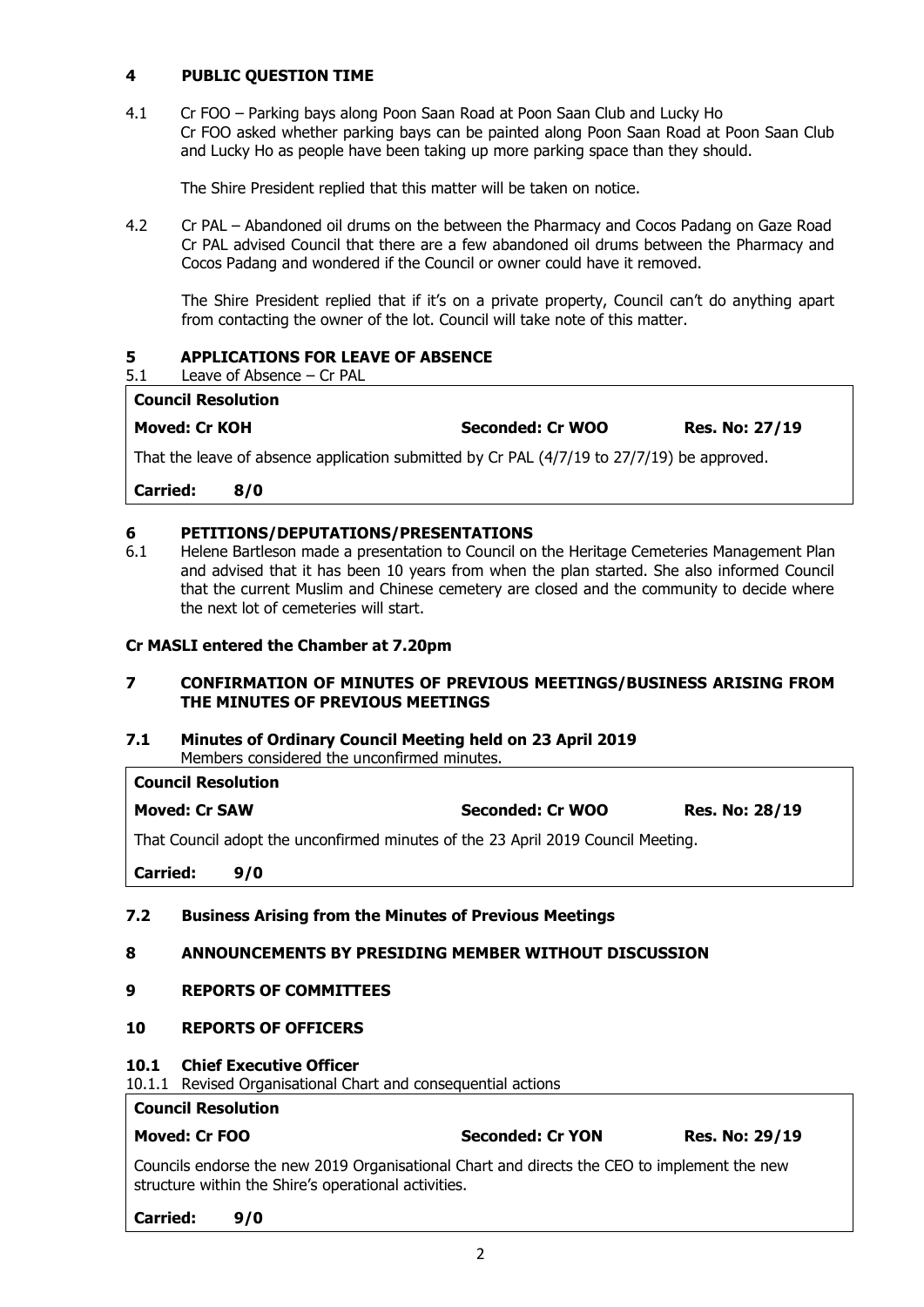#### 10.1.2 WALGA Local Government Conference 2019

| <b>Council Resolution</b> |             |                                                                                                                                                                                                                                                                                                                                                                                                                                                       |                       |
|---------------------------|-------------|-------------------------------------------------------------------------------------------------------------------------------------------------------------------------------------------------------------------------------------------------------------------------------------------------------------------------------------------------------------------------------------------------------------------------------------------------------|-----------------------|
| <b>Moved: Cr MASLI</b>    |             | <b>Seconded: Cr SAW</b>                                                                                                                                                                                                                                                                                                                                                                                                                               | <b>Res. No: 30/19</b> |
| That Council $-$          | conference. | 1. nominate the following elected members Crs THOMSON, FOO, WOO, KOH, SAW, YON and the<br>CEO to attend the 2019 Annual West Australian Local Government Association (WALGA)<br>conference to be held at the Perth Convention Centre from 7 to 9 August 2019 inclusive, and<br>2. nominate two elected members Crs FOO and YON as voting delegates and two elected<br>members Crs WOO and SAW as proxy delegates to register for the forthcoming 2018 |                       |
| <b>Carried:</b>           | 9/0         |                                                                                                                                                                                                                                                                                                                                                                                                                                                       |                       |
|                           |             |                                                                                                                                                                                                                                                                                                                                                                                                                                                       |                       |

10.1.3 Proposed Shire of Christmas Island – UCIW Enterprise Agreement 2018-2020

Declaration of Impartiality Interest – Item 10.1.3 – Proposed Shire of Christmas Island – Union of Christmas Island Work (UCIW) Enterprise Agreement 2018-2020:

- The Shire President declared an interest on the basis that he is the general secretary of UCIW
- Cr FOO declared an interest on the basis that he is the President of UCIW
- Cr KOH declared an interest on the basis that she is an executive member of UCIW
- Cr SAW declared an interest on the basis that he is an executive member of UCIW
- Cr LEE declared an interest on the basis that he is an executive member of UCIW
- Cr MASLI declared an interest on the basis that he is an executive member of UCIW

| <b>Council Resolution</b> |                                                                                                                                                                                                                                                                                                                                                                   |                         |                |
|---------------------------|-------------------------------------------------------------------------------------------------------------------------------------------------------------------------------------------------------------------------------------------------------------------------------------------------------------------------------------------------------------------|-------------------------|----------------|
|                           | <b>Moved: Cr LEE</b>                                                                                                                                                                                                                                                                                                                                              | <b>Seconded: Cr YON</b> | Res. No: 31/19 |
| That:<br>1.               | The proposed Shire of Christmas Island – Union of Christmas Island Workers Enterprise<br>Agreement 2018-2020 as attached is noted.                                                                                                                                                                                                                                |                         |                |
| 2.                        | Council adopts the proposed Shire of Christmas Island – Union of Christmas Island Workers<br>Enterprise Agreement 2018-2020 and,                                                                                                                                                                                                                                  |                         |                |
| 3.                        | Council authorise the Chief Executive Officer to ensure the Pre-Approval steps are carried out,<br>and to sign and lodge the Shire of Christmas Island - Union of Christmas Island Workers<br>Enterprise Agreement 2018-2020 with Fair Work Australia once those Pre-Approval steps have<br>been completed and the employees have voted to endorse the agreement. |                         |                |
| <b>Carried:</b><br>9/0    |                                                                                                                                                                                                                                                                                                                                                                   |                         |                |
| 10.2                      | <b>Manager Finance &amp; Administration</b>                                                                                                                                                                                                                                                                                                                       |                         |                |
|                           | 10.2.1 Schedule of Accounts - April 2019                                                                                                                                                                                                                                                                                                                          |                         |                |

| <b>Council Resolution</b>                                                              |                  |                       |  |  |
|----------------------------------------------------------------------------------------|------------------|-----------------------|--|--|
| <b>Moved: Cr LEE</b>                                                                   | Seconded: Cr FOO | <b>Res. No: 32/19</b> |  |  |
| That Council approves the expenditure as presented in April 2019 Schedule of Accounts. |                  |                       |  |  |
| <b>Carried:</b><br>9/0                                                                 |                  |                       |  |  |
| 10.2.2 Financial Statements - April 2019                                               |                  |                       |  |  |

| <b>Council Resolution</b>                                                                |     |                           |                |  |
|------------------------------------------------------------------------------------------|-----|---------------------------|----------------|--|
| Moved: Cr FOO                                                                            |     | <b>Seconded: Cr MASLI</b> | Res. No: 33/19 |  |
| That Council receives the Financial Statements of the April 2019 for the Municipal Fund. |     |                           |                |  |
| <b>Carried:</b>                                                                          | 9/0 |                           |                |  |